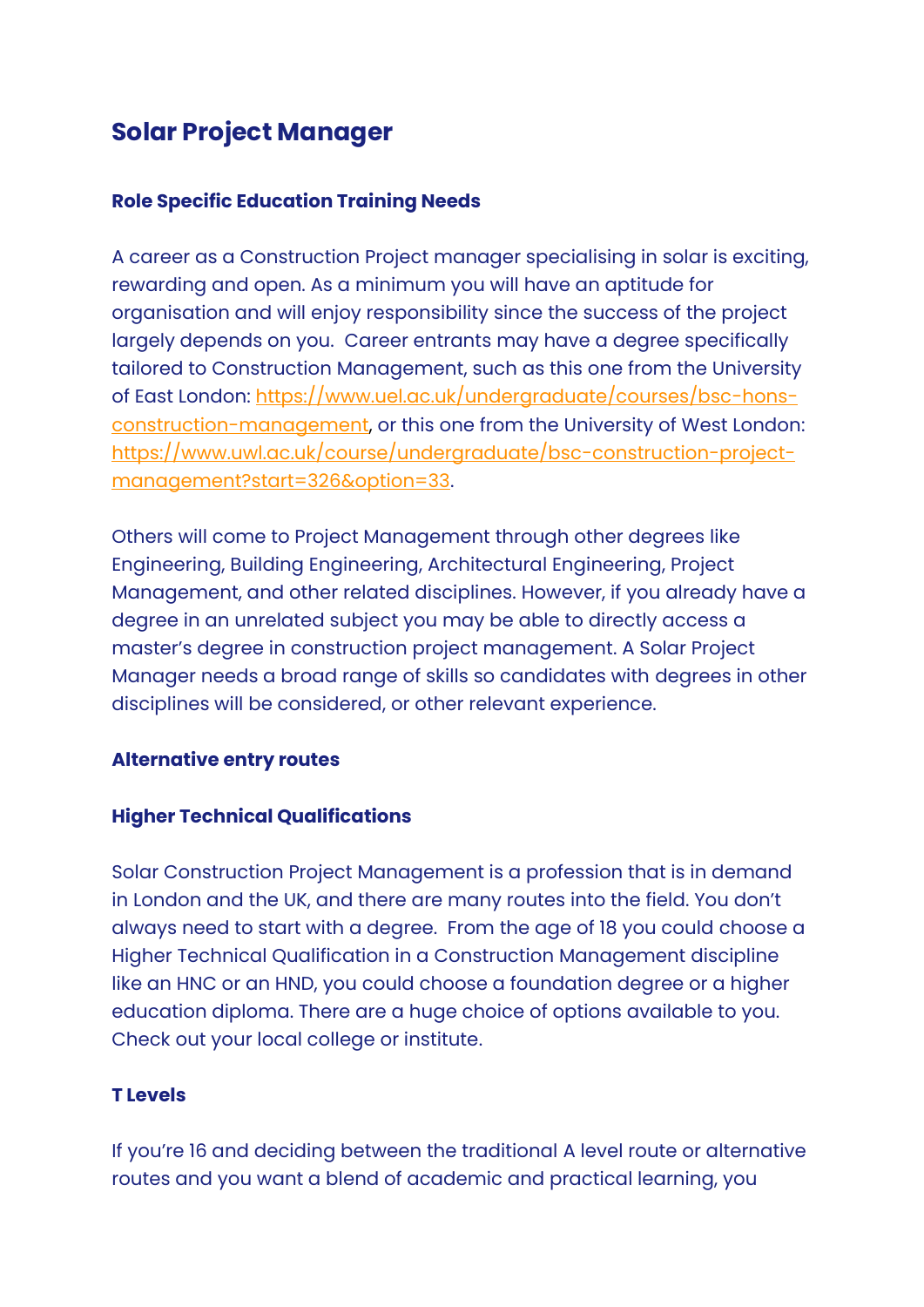might be interested in the new Technical Qualifications (T Level) choices. T levels are a new 2-year long qualification They bring classroom learning and an extended industry placement together. You'll spend 80% of your time in the classroom and 20% on a 45-day placement with an employer which will give you a great experience of the world of work in your chosen field. One T level takes 2 years of full-time study and is equivalent to 3 A levels. T Levels are rolling out across the country with many more coming online by September 2024.

The Design, Surveying and Planning for Construction T – Level is currently offered in London by Newham College: [https://www.newvic.ac.uk/.](https://www.newvic.ac.uk/)

The Building Services Engineering for Construction is offered in London by Barking and Dagenham College: [https://www.barkingdagenhamcollege.ac.uk/.](https://www.barkingdagenhamcollege.ac.uk/)

Other colleges across London will begin to offer these courses from September 2022.

You can search for a relevant T Level delivered in your location here: [https://www.tlevels.gov.uk/students/find?Postcode=&ShouldSearch=True&](https://www.tlevels.gov.uk/students/find?Postcode=&ShouldSearch=True&SearchedQualificationId=48&TotalRecordCount=22&SelectedQualificationId=0) [SearchedQualificationId=48&TotalRecordCount=22&SelectedQualificationI](https://www.tlevels.gov.uk/students/find?Postcode=&ShouldSearch=True&SearchedQualificationId=48&TotalRecordCount=22&SelectedQualificationId=0)  $d=0$ .

#### **Apprenticeships**

Apprenticeships are a common and popular route to take at age 16, 18 or older. This is because during your apprenticeship you are employed and earn a wage while you study to learn your profession.

#### **Career Prospects and Progression**

Good project managers are a great asset to any company. After you have gained experience and a good reputation you may wish to set up your own consultancy, or your own contracting company. You may wish to pursue accreditation as a Chartered construction manager from the Chartered Institute of Building, giving you additional professional recognition: